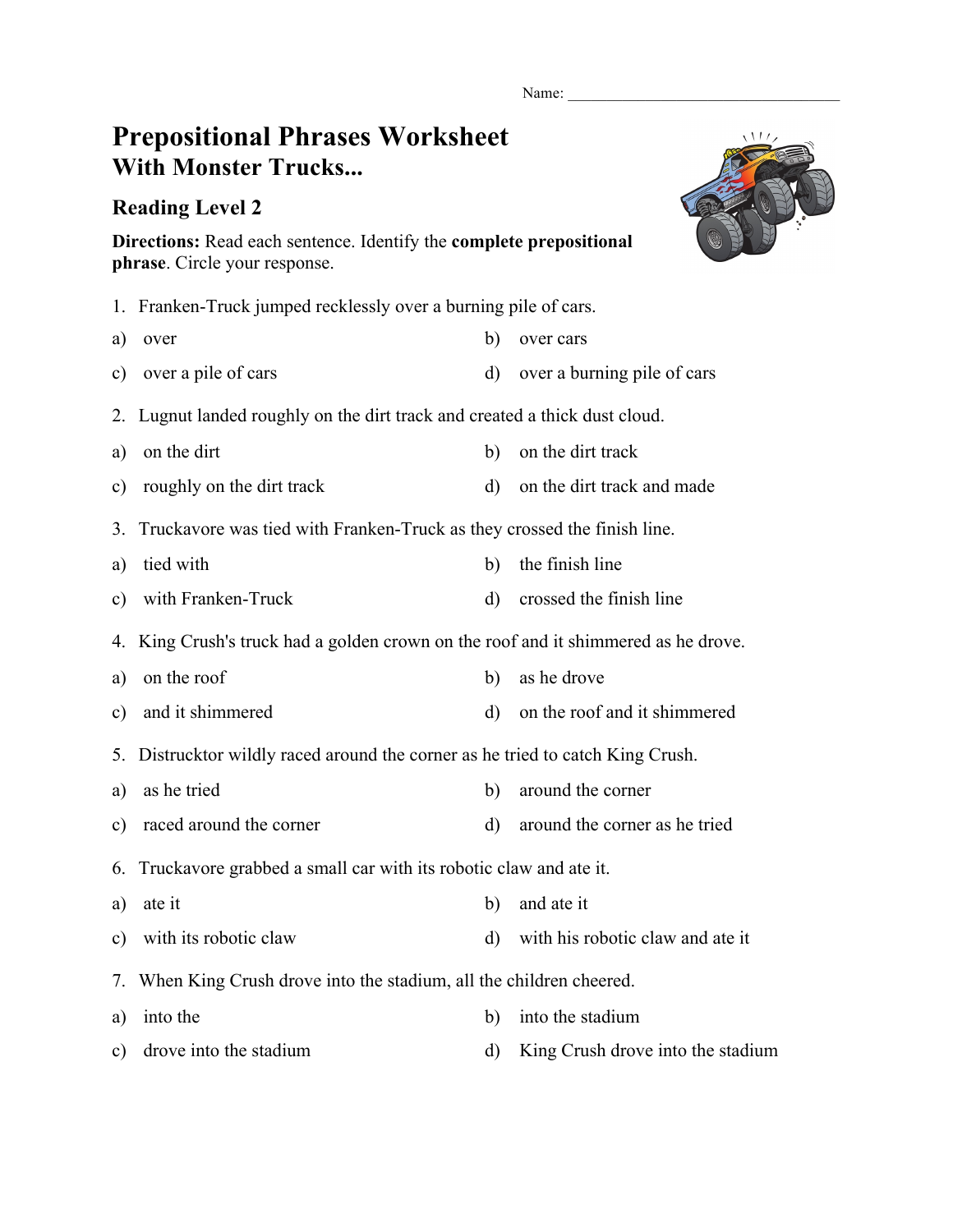|               | 8. Sparks shot from Distrucktor's muffler when he hit the ramp.          |              |                                       |  |  |
|---------------|--------------------------------------------------------------------------|--------------|---------------------------------------|--|--|
| a)            | Distrucktor's muffler                                                    | b)           | from Distrucktor's muffler            |  |  |
| $\mathbf{c})$ | shot from Distrucktor's muffler                                          | $\mathbf{d}$ | from Distrucktor's muffler when       |  |  |
|               | 9. Franken-Truck drove boldly through the blazing ring.                  |              |                                       |  |  |
| a)            | the blazing ring                                                         | b)           | through the blazing                   |  |  |
| $\mathbf{c})$ | through the blazing ring                                                 | $\mathbf{d}$ | drove boldly through the blazing ring |  |  |
| 10.           | Lugnut boastfully crossed the finish line on two wheels.                 |              |                                       |  |  |
| a)            | on two wheels                                                            | b)           | the finish line                       |  |  |
| $\mathbf{c})$ | the finish line on two wheels                                            | $\rm d)$     | crossed the finish line on two wheels |  |  |
| 11.           | A poisonous cloud of smoke poured from Lugnut's exhaust pipe.            |              |                                       |  |  |
| a)            | from Lugnut's                                                            | b)           | from Lugnut's exhaust                 |  |  |
| $\mathbf{c})$ | poured from Lugnut's                                                     | d)           | from Lugnut's exhaust pipe            |  |  |
| 12.           | Distrucktor rounded the corner and drove through a car pile.             |              |                                       |  |  |
| a)            | pile                                                                     | b)           | car pile                              |  |  |
| $\mathbf{c})$ | through a car pile                                                       | d)           | drove through a car pile              |  |  |
| 13.           | King Crush bravely jumped over twelve buses.                             |              |                                       |  |  |
| a)            | over twelve                                                              | b)           | over buses                            |  |  |
| $\mathbf{c})$ | over twelve buses                                                        | $\rm d)$     | jumped over twelve buses              |  |  |
|               | 14. King Crush rolled over Franken-Truck while Franken-Truck was parked. |              |                                       |  |  |
| a)            | over Franken-Truck                                                       | b)           | Franken-Truck was parked              |  |  |
| c)            | while Franken-Truck was parked                                           | $\mathbf{d}$ | rolled over Franken-Truck             |  |  |
| 15.           | Truckavore couldn't finish the race without getting more gas.            |              |                                       |  |  |
| a)            | gasoline                                                                 | b)           | more gasoline                         |  |  |
| $\mathbf{c})$ | getting more gasoline                                                    | $\mathbf{d}$ | without getting more gasoline         |  |  |
| 16.           | King Crush is renowned for his power jumps.                              |              |                                       |  |  |
| a)            | power jumps                                                              | b)           | his power jumps                       |  |  |
| $\mathbf{c})$ | for his power jumps                                                      | $\mathbf{d}$ | renowned for his power jumps          |  |  |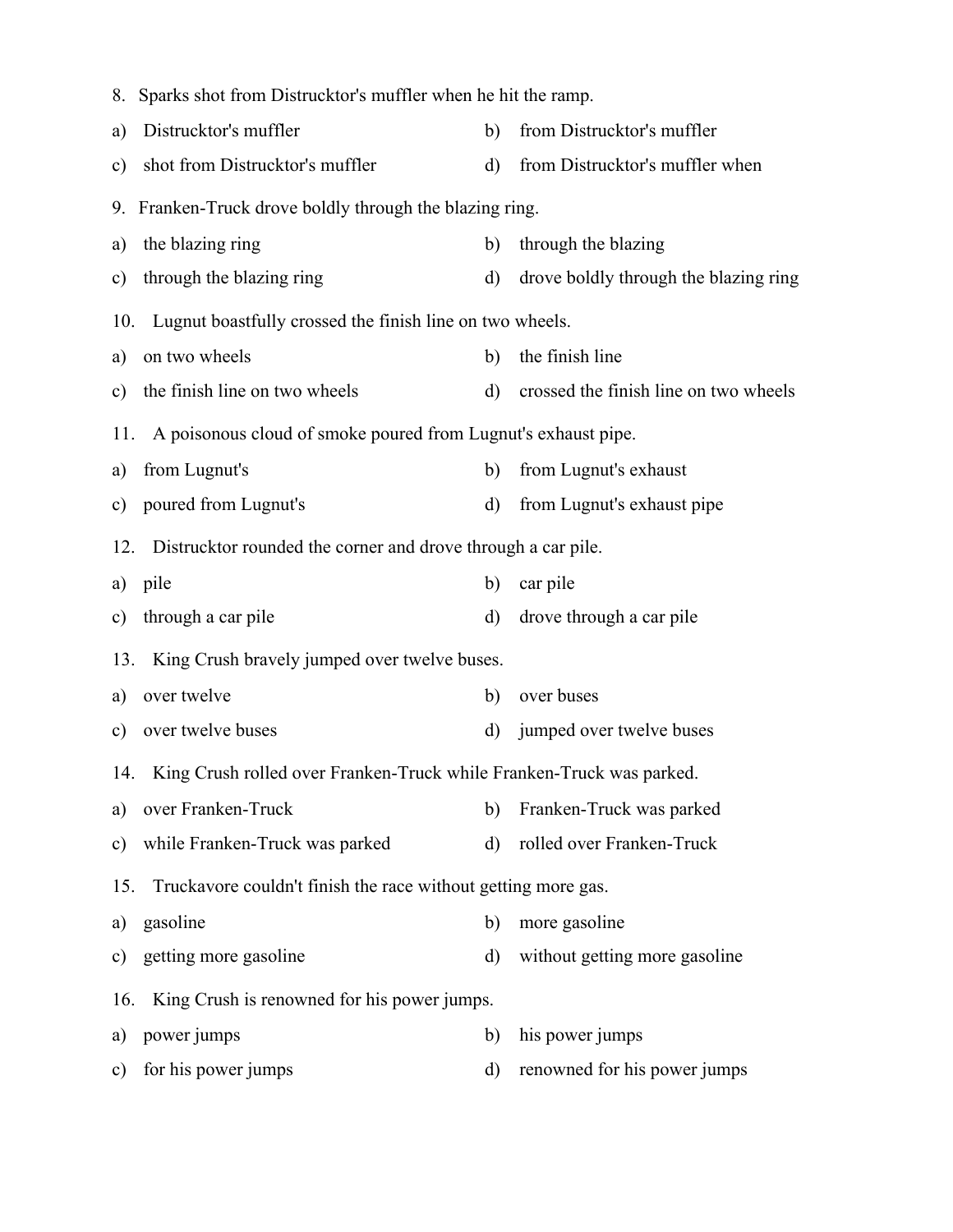|     | 17. People who drive monster trucks face big risks every time they get behind the wheel. |              |                                            |  |  |
|-----|------------------------------------------------------------------------------------------|--------------|--------------------------------------------|--|--|
| a)  | behind the wheel                                                                         | b)           | get behind the wheel                       |  |  |
| c)  | they get behind the wheel                                                                | $\rm d)$     | every time they get behind the wheel       |  |  |
| 18. | Lugnut's driver was racing for the fame and the glory.                                   |              |                                            |  |  |
| a)  | and the glory                                                                            | b)           | for the fame                               |  |  |
| c)  | the fame and the glory                                                                   | $\rm d)$     | for the fame and the glory                 |  |  |
| 19. | Excitement was in the air as King Crush revved his engine.                               |              |                                            |  |  |
| a)  | in the air                                                                               | b)           | in the air as                              |  |  |
| c)  | in the air as King Crush                                                                 | $\rm d$      | in the air as King Crush revved his engine |  |  |
| 20. | King Crush was still the champion after the race.                                        |              |                                            |  |  |
| a)  | was still                                                                                | b)           | after the race                             |  |  |
| c)  | champion after the race                                                                  | $\mathbf{d}$ | still the champion                         |  |  |
| 21. | Truckavore has a metal claw on his roof.                                                 |              |                                            |  |  |
| a)  | roof                                                                                     | b)           | his roof                                   |  |  |
| c)  | on his roof                                                                              | $\rm d)$     | claw on his roof                           |  |  |
| 22. | None of the other racers could match Distrucktor's speed.                                |              |                                            |  |  |
| a)  | of the other                                                                             | b)           | the other racers                           |  |  |
| c)  | of the other racers                                                                      | $\rm d)$     | None of the other racers                   |  |  |
|     | 23. King Crush was heavily damaged during the big crash.                                 |              |                                            |  |  |
| a)  | big crash                                                                                | b)           | was damaged                                |  |  |
| c)  | the big crash                                                                            | d)           | during the big crash                       |  |  |
| 24. | The stadium's seats were lined with Truckavore's fans.                                   |              |                                            |  |  |
| a)  | with fans                                                                                | b)           | with Truckavore's fans                     |  |  |
| c)  | lined with Truckavore's fans                                                             | d)           | were lined with Truckavore's fans          |  |  |
| 25. | "Any of these monster trucks could win this contest," said Chuck Chatter.                |              |                                            |  |  |
| a)  | this contest                                                                             | b)           | win this contest                           |  |  |
| c)  | of these monster trucks                                                                  | d)           | Any of these monster trucks                |  |  |
|     |                                                                                          |              |                                            |  |  |